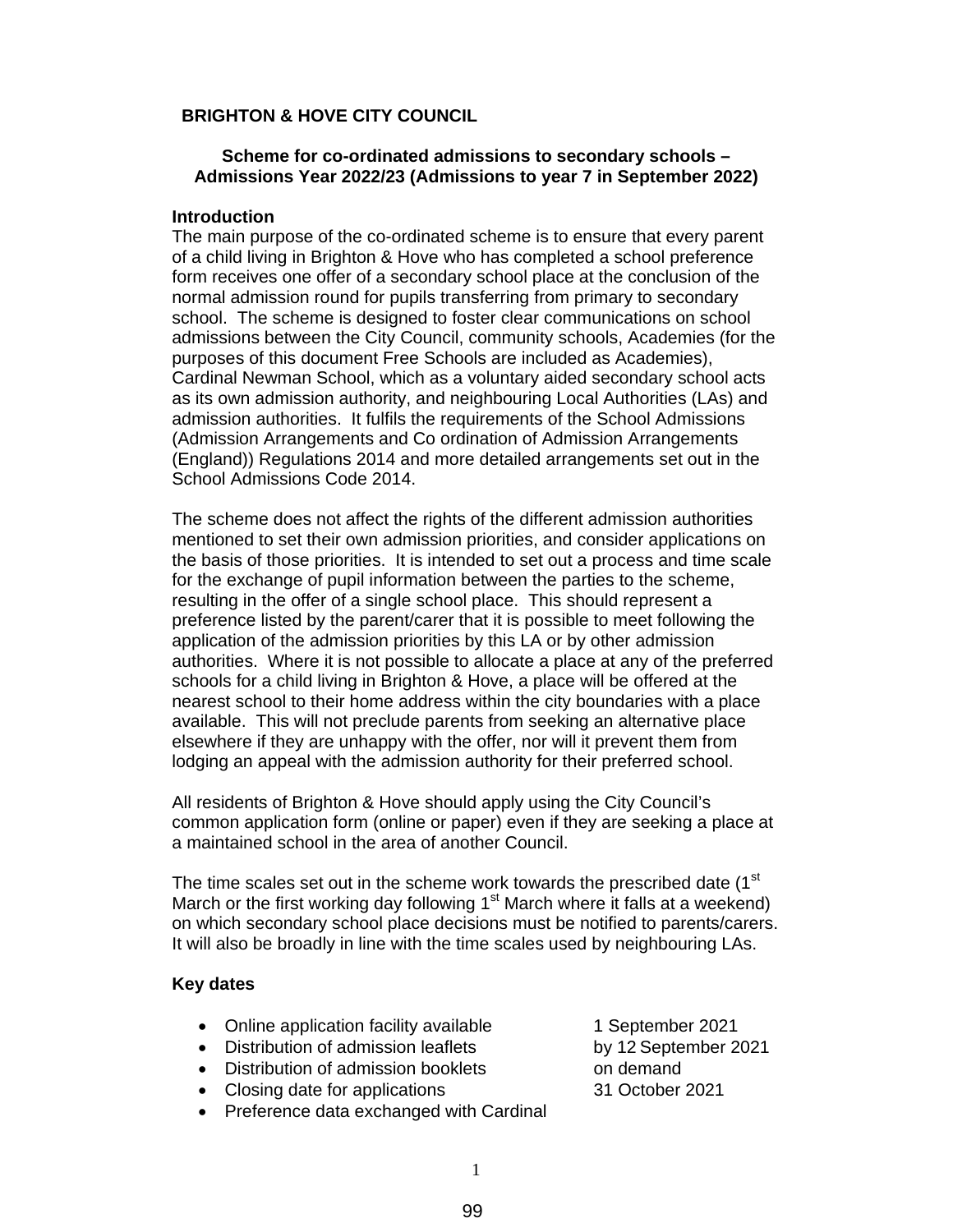|           | Newman School, King's School and<br>neighbouring LAs                                                                                   | 20-27 November 2021 |
|-----------|----------------------------------------------------------------------------------------------------------------------------------------|---------------------|
|           | • Cardinal Newman & King's School provide LA                                                                                           |                     |
|           | with provisional ranking order of applicants.                                                                                          | 17 December 2021    |
|           | • Consider qualifying late applications.                                                                                               | 22 January 2022     |
|           | • Finalise allocations and exchange offer details Between 31 January- 7<br>with Cardinal Newman, King's school<br>and neighbouring LAs | Feb 2022            |
|           | • Notification e-mails sent to parents, decisions<br>posted to applicants using paper forms                                            | 1 March 2022        |
| $\bullet$ | Deadline date for acceptance of places and<br>appeals to be heard in the main round.                                                   | 1 April 2022        |

## **Process and detailed time scale**

- 1. The school admissions leaflet published by the City Council will be distributed to parents via primary and junior schools at the beginning of September 2021.
- 2. Parents/carers will be invited to list 3 preferences for a school place ranked in order of priority. These may be at a City Community School, an Academy, a Free School or a voluntary aided secondary school, or any maintained school outside the City of Brighton & Hove. Those residents in the City must use the Brighton & Hove school admission preference form to indicate their preferred schools, either the paper or online form. No other form of application will be valid. The LA allocates places on the basis of equal preference, and each preference listed will be prioritised in accordance with the published admission priorities for community and own admission authority secondary schools in the City. If it is possible to offer more than one place on the basis of those priorities, the one ranked higher on the application will be offered.
- 3. Parents and carers are strongly advised to apply online through the facility available on the Brighton & Hove City Council website. This will provide them with a response which confirms their preference listing and acts as proof of application. Alternatively the paper form should be completed and returned to the child's primary or junior school in the City, or to the Admissions Team at Hove Town Hall **by 31 October 2021.** Applicants for Cardinal Newman and/or King's School will need to return their supporting information directly to the school as well as submitting an online application or paper form to the Council. If supporting information is returned to the Local Authority, the documents will be shared with the school.
- 4. Where as part of its admission priorities a voluntary aided school, free school or academy within the City or beyond requires additional supporting information, such as a Supplementary Information form, or proof of denominational commitment, that form or proof should be completed and returned by the same closing date. This is to ensure that target dates for the exchange of pupil information between authorities and the notification date for parents/carers can be met. Provided the LA common application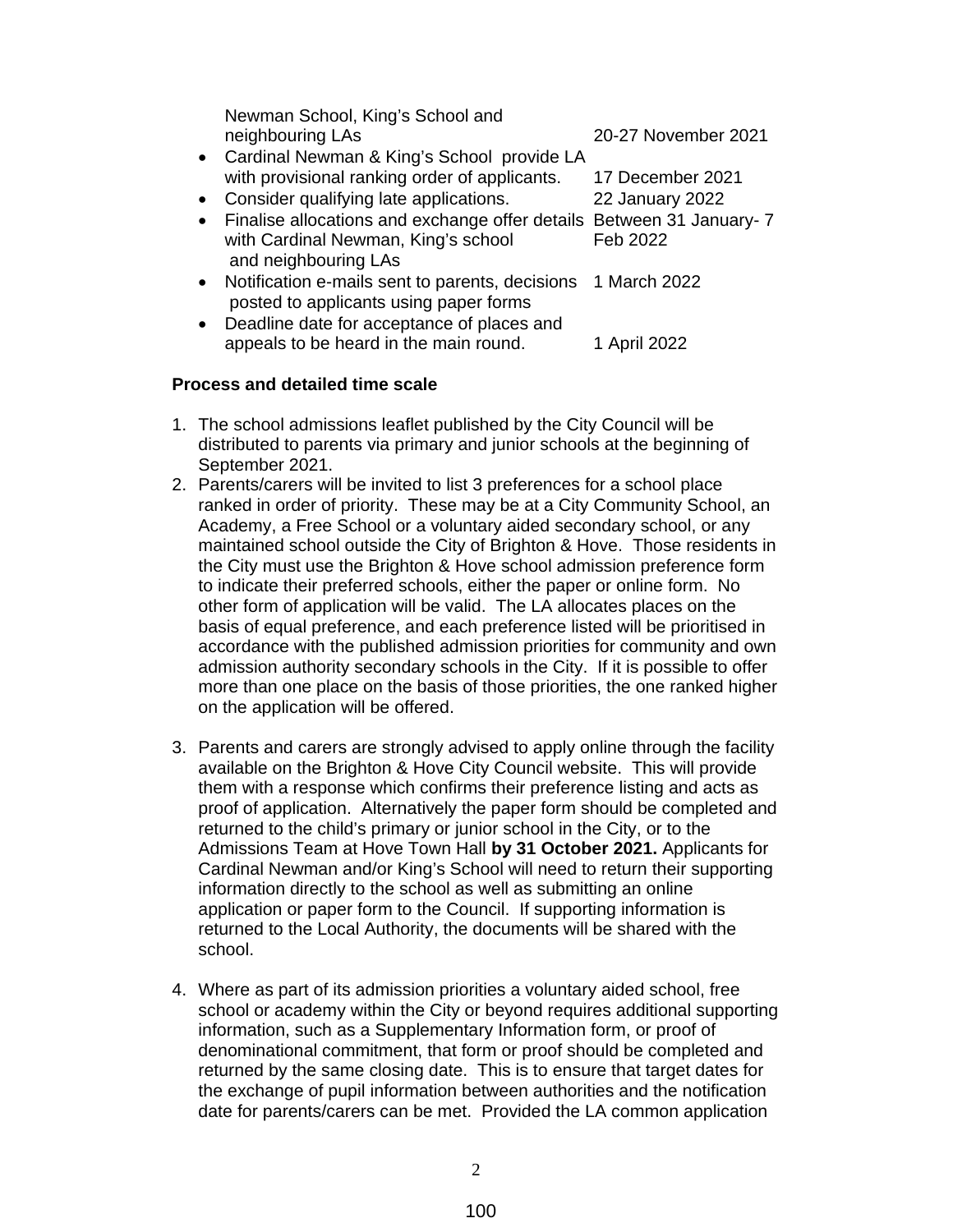form has been completed and returned, that additional information may be given direct to the school, or handed in with the preference form. Parents/carers will be advised through the admissions booklet of Brighton & Hove or neighbouring LAs, or through school published parent information, of any such additional information requirements for own admission authority schools.

5. If using an application form rather than online application parents and carers whose children attend maintained primary schools in the City are strongly advised to return the form via the school. Parents who prefer to post the form should understand that proof of posting is not proof of receipt, and they will not have confirmation of receipt in the same way as those applying online or returning the form to their child's school. All maintained junior and primary schools in the city will return secondary preference forms they receive to the LA as they are received, with the final batch as soon as possible after the closing date. Schools should maintain a list to record the date on which each form was received, the school preferences, and if required will provide proof of receipt to the parent/carer. This ensures that on time applications and late applications are clearly recorded as such. It also provides assurance for parents should the school or the LA subsequently mislay the form.

#### **No later than 27 November 2021.**

- $\div$  LA will identify the number of preferences (first, second or third) received for each school.
- Cardinal Newman School and King's School will be provided with details of any parental preference where it gives the school as a preference (first, second or third) received by the LA. It will apply its oversubscription criteria to prioritise all preferences. Where pupils have an Education Health & Care Plan naming the school and must be offered a place this will be indicated. (These pupils must be given a place at the school in accordance with the SEN and Admissions Codes of Practice.)
- West and East Sussex and other LA's as necessary will be forwarded the details of preferences expressed for their schools by Brighton & Hove parents/carers (first, second and third). Where the pupil has an Education, Health & Care Plan this will be indicated.
- West and East Sussex will be asked to provide a list of pupils living in those areas who have expressed a preference for a Brighton & Hove school (first, second or subsequent).

### **No later than 17 December 2021**

 Cardinal Newman School and King's School will provide the LA with a list showing children in priority order for places at the school. The list will show which admission criterion was applied to each child. The school will advise the LA of such additional information as is necessary to inform parents of the reason for its decision when allocation letters and emails are sent on 1 March 2022.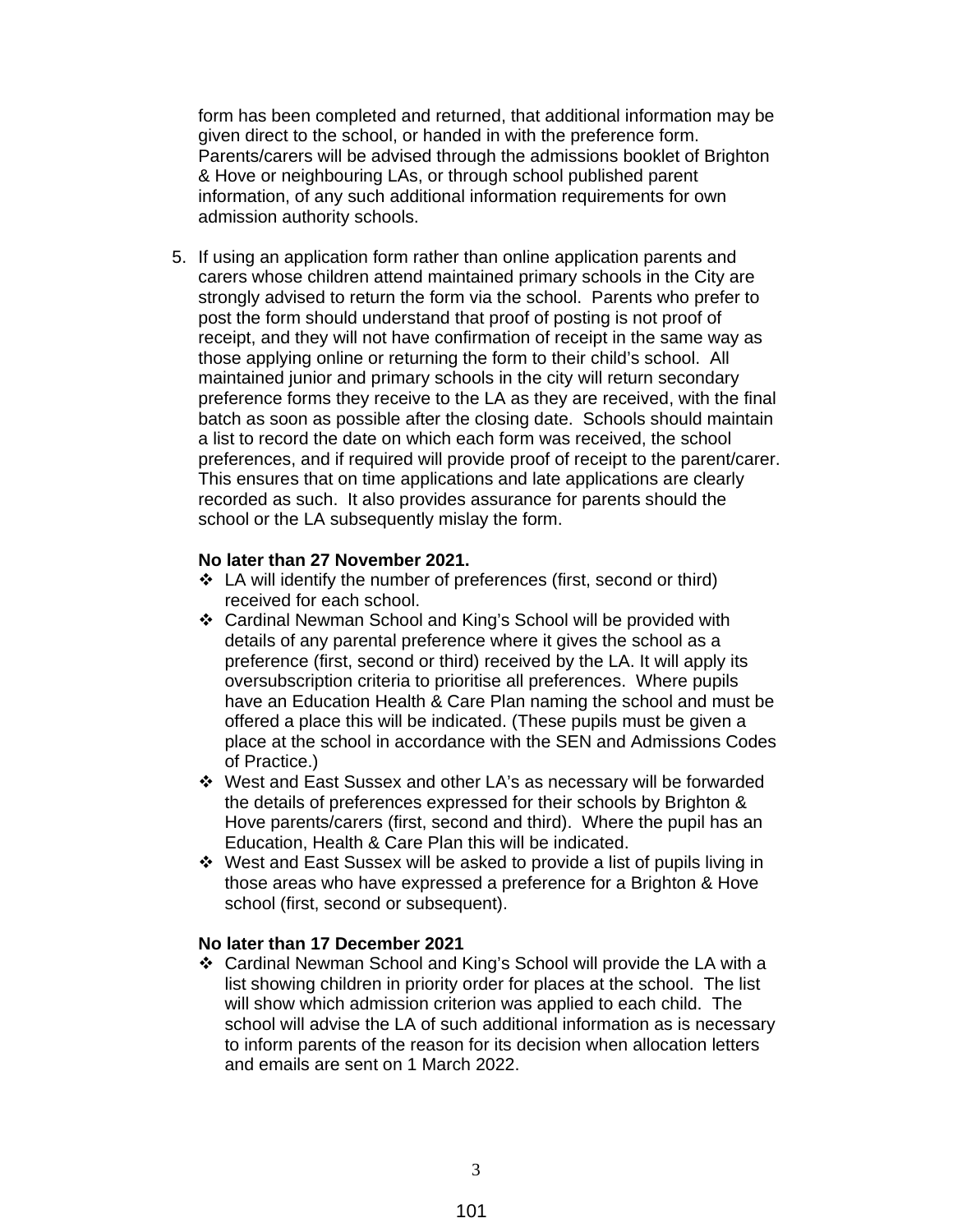Brighton & Hove will apply its admission priorities to all preferences received for community schools, and where the children are resident in other LAs, will inform that LA.

## **Between 31 January and 7 February 2022**

- ❖ Brighton & Hove will establish whether more than one offer could be made on the basis of the application of its own admission priorities and those of voluntary aided schools, free schools/Academies and other LAs. It will determine in each case which is the highest parental ranking.
- $\div$  Final lists of school allocations will be prepared.
- $\div$  Emails and letters to parents/carers will be prepared.
- Consideration will be given to late applications received before 22 January, as set out in Appendix A below.
- ◆ Neighbouring LAs will be sent final details of children living in their area offered a place at a Brighton & Hove school, and for whom they will need to send allocation letters.

## **1 March 2022**

Online applicants will receive their decisions by e-mail. Letters will be sent only to parents/carers who do not have an email address. The LA email or letter to parents will contain the following:

- $\cdot \cdot$  If they have not been allocated a school of preference, the reason why not.
- How places at all Brighton & Hove schools were allocated.
- $\div$  Where it is an own admission authority school, the fact that the offer is made on behalf of the governing body of the school.
- $\cdot$  Where it is a school maintained by another LA, the fact that the offer is made on behalf of that LA.
- $\div$  The right of appeal to an independent panel, and how to arrange an appeal for a community school, a voluntary aided school, and in the case of schools in other LA's, who to contact.
- Details about waiting lists and reallocation pools for preferences that could not be met.

#### **1 April 2022**

Parents and carers should accept offers of places by this date in order to allow schools and the LA ample planning time for the new intake. This does not affect their right to appeal if the place they are accepting is not their highest preference. Parents should also have exercised their right to appeal by this date if they want to be assured of having their appeal heard in the main round of appeals.

#### **Proof of address**

The LA may require parents/carers to provide proof of address if they apply for a place at a community school. Own admission authority schools may also request proof of address from their applicants.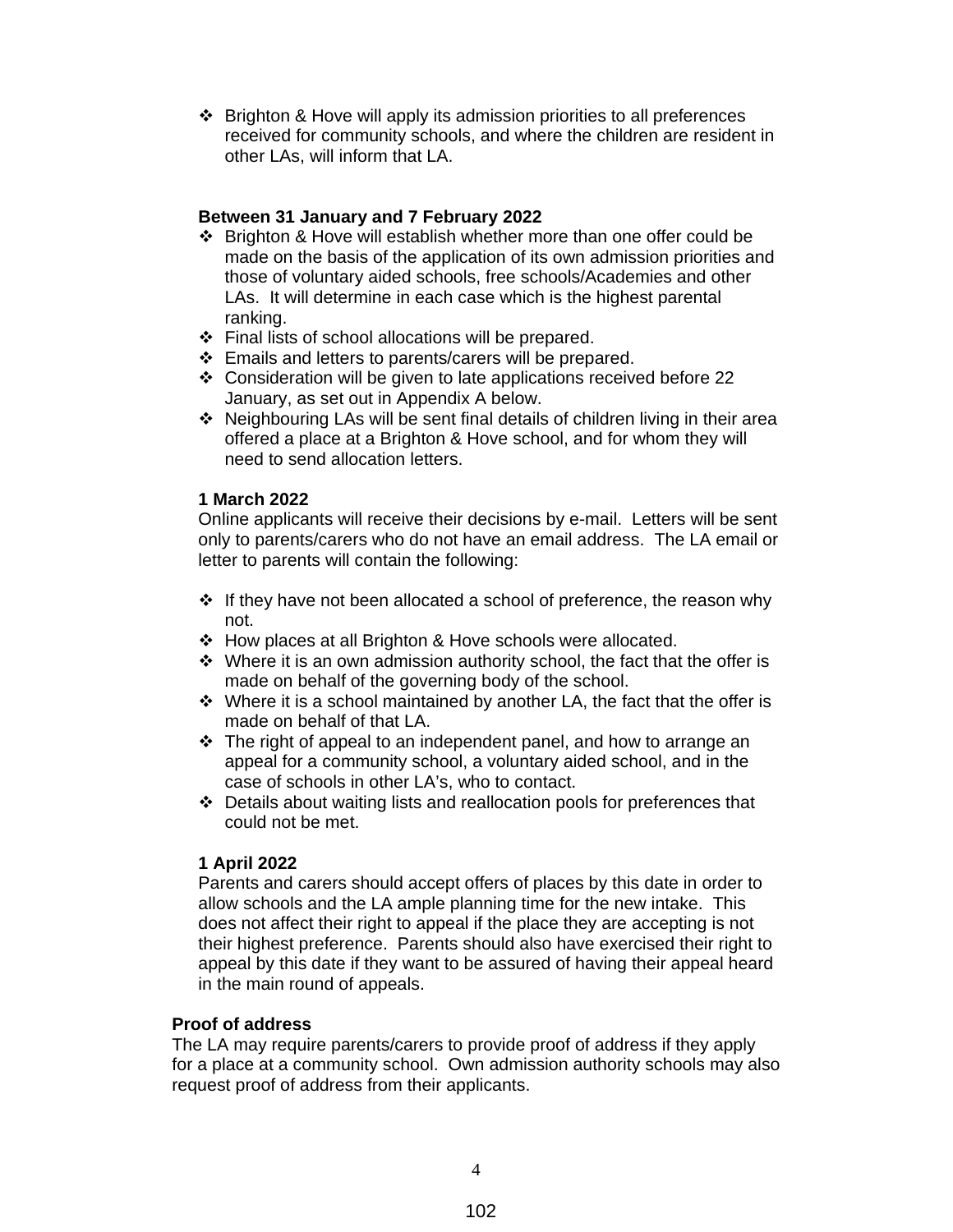# **Appendix A – Changes of address and late applications**

## **New arrivals in the city**

Parents/carers moving into the City in the course of the admission process who are making an application on the basis of their new address must provide evidence of either a tenancy agreement of six months or more or an exchange of contracts if they are purchasing a property. Applicants should return their preference form by the closing date if possible, especially if their move took place before the closing date, forwarding proof of the move at the earliest opportunity. If they provide the form and the evidence of the move by 22 January 2022 their application will be included in the main admissions round.

## **Late applications received before the 22 January 2022.**

- I. With the exception of families moving into the area and cases as described at V below, forms received after the closing date will not be considered by the LA until school allocations have been made for those received by the closing date. Any received for Cardinal Newman School and/or King's School will be forwarded to the school, which will decide whether or not to include the application in the main admission round.
- II. Any preference forms for community schools received in respect of children in care will be included in the main admission round as valid first preferences at any time up to the allocation date on **8 February 2022**. Where such applications are received after that date, the LA will, if attendance at that school is seen as a necessity for the welfare of the child, seek to offer places at the school of first preference, if necessary negotiating with that school to admit beyond the published admission number in order to do so. If, however, it is acceptable to offer a place at a lower ranked school without going over numbers, the LA will discuss that possibility with the social worker for the child. Applications for Cardinal Newman School, King's School or schools in other LA areas for children in care will be considered in line with the admission arrangements for those schools and the requirements of the Admissions Code.
- III. Applications received after the closing date but before the 22 January 2022 will be sent a letter or email allocating a school place on 1 March 2022 or as soon as possible after that date if the volume of late applications is high. Applications received after this date will be sent an allocation letter or email as soon as possible after 1 March 2022.
- IV. Parents/carers living in the City who change a preference as a result of a change of address within the city, and who return the new form and evidence of the address change will have that change considered in the main round of allocations if it is received by **22 January 2022**. They will have to provide evidence of the address change. Those applications received after that date will be considered as late applications.
- V. Other late applications where there is good reason for the delay will be considered in the main round of allocations if received by **22 January 2022** where independent evidence is given by a third party (usually a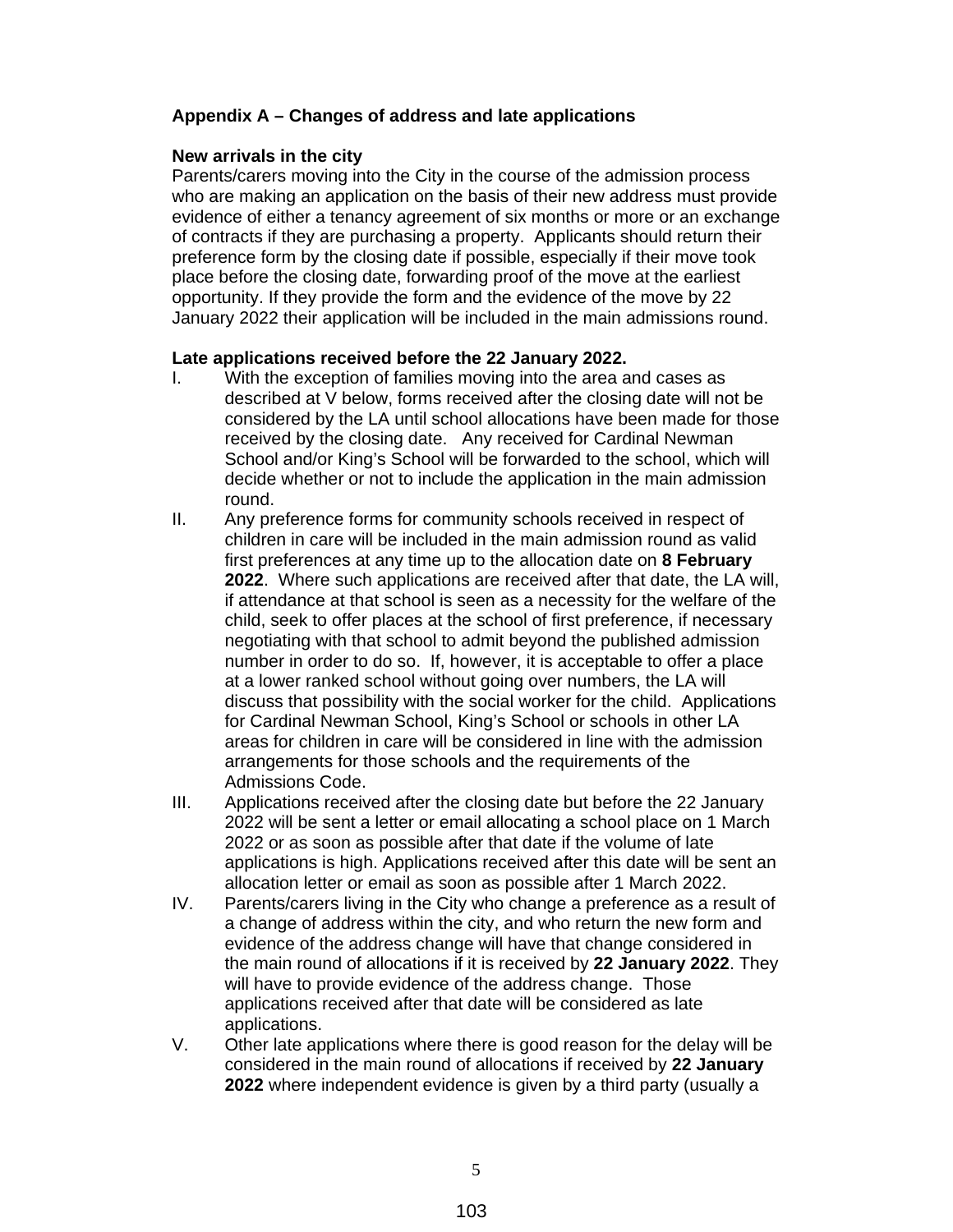professional source such a doctor or social worker) to support the reason for the delay.

#### **Late applications received after the 22 January 2022.**

- I. Where an application is received after the allocation date, from a parent/carer living in the City, they must use the Brighton & Hove online application service or paper preference form. If the preference(s) is for a community school, the LA will allocate a place if the school remains under subscribed. If the school(s) is fully subscribed, a place will be allocated at the nearest school to the home address that has a vacancy. Brighton & Hove will seek to make a decision as soon as possible after receiving the application. Where a preference is given for a free school, an Academy, Cardinal Newman School or a school in a neighbouring LA, the form will be passed to that admission authority for a decision. They will be asked to reach a decision within fourteen days of receiving the form. Brighton & Hove will endeavour to send a decision to the parent /carer as soon as possible once it has either reached a decision, or been informed of a decision by the other admission authority.
- II. If a change of preference or preference order is received following the decision letter on 1 March 2022 and the home address has not changed (and there has been no other relevant change of circumstances), that changed preference will not be considered until July 2022. This allows reasonable time for the consideration of late first applications and the operation of the reallocation pool where places have been offered and refused.
- III. All applications received after the beginning of the autumn term will be regarded as outside the admission round. Nonetheless, Brighton & Hove will act as the point of contact for all preferences for parents/carers living in the City, and will liaise with Cardinal Newman School, King's School, Brighton Aldridge Community Academy (BACA), Portslade Aldridge Community Academy (PACA) and other LAs over applications for admission to schools other than Brighton & Hove Community Schools. The Brighton & Hove online or paper form should be used in all cases by City residents and returned to the Brighton & Hove Admissions Team. The same arrangements will apply to applications for admission to schools for year groups other than the normal admission group in Year 7. Where the LA, Cardinal Newman School, King's School, BACA, PACA or another admission authority is not able to offer a place in accordance with a parental preference, the LA will offer a place at the nearest school to the home address of the applicant with a vacancy in the appropriate year group. This may be an Academy or a church VA school. Admissions to Years 12 and 13 in those schools that make such provision will be regarded as transfer admissions rather than admission at a normal point of entry. (The majority of such pupils will have attended the school from Year 7, or transferred to the school in Key Stage 3 or 4.) Should any other schools adopt Academy status, this paragraph will also apply to them.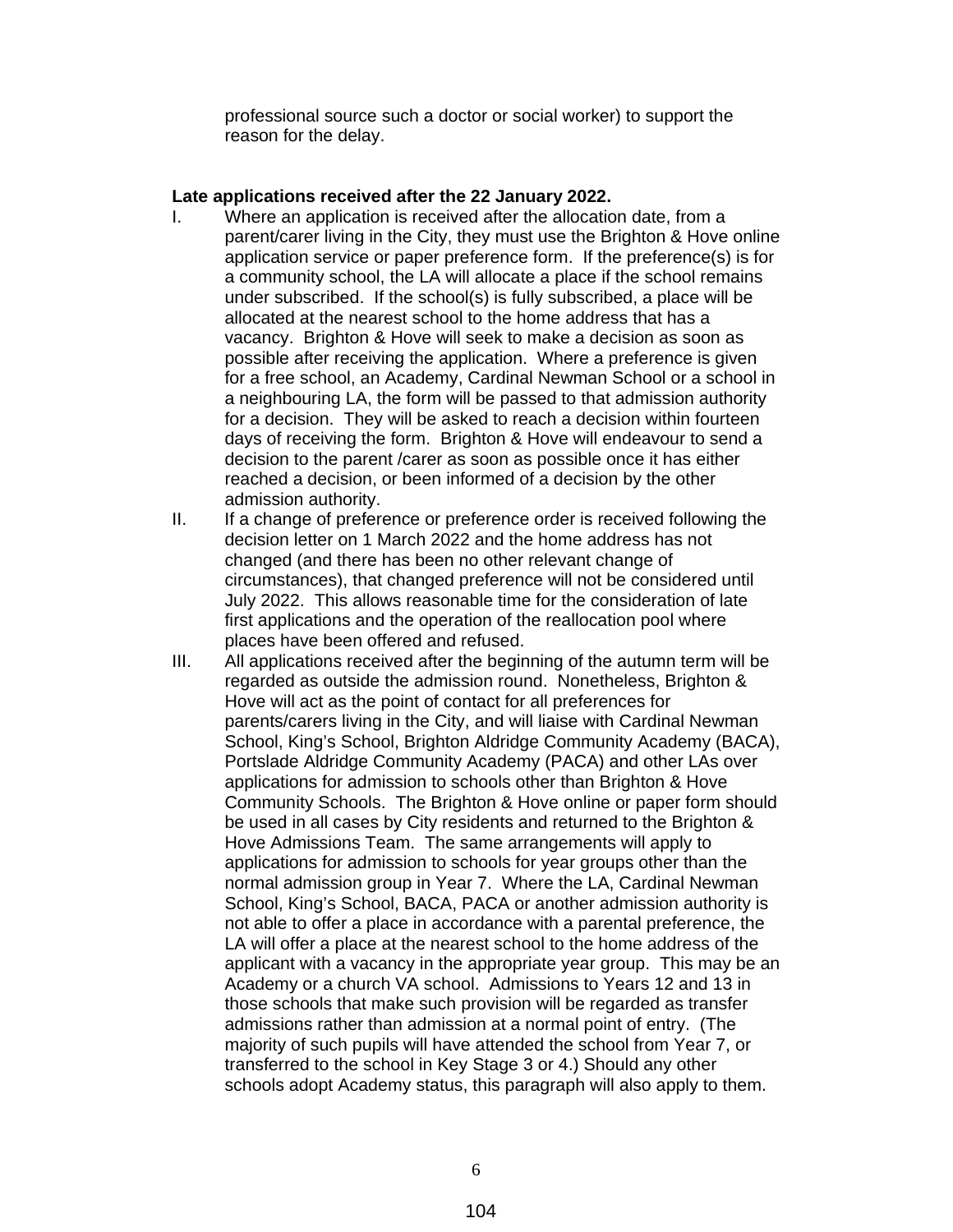# **Re-allocation Pool**

- I. Brighton & Hove will operate a re-allocation pool system for its community schools, BACA and PACA. (Cardinal Newman School and King's School will operate their own waiting list/reallocation arrangements.) The ranking within this system will be based on the Brighton & Hove admission criteria. All children will be automatically placed in the re-allocation pool for all un-met first preferences for community schools. Parents/carers will be asked to indicate if they also wish to be placed in the re-allocation pool for a different preferred school when the allocation emails and letters are sent on 1 March 2022. Places will be offered to children from the pool as soon as a place becomes available at an over subscribed school and the admission priorities have been applied. This LA will notify other LAs as appropriate if it offers a place from the pool at a Brighton & Hove school to a pupil living outside the City. The pool will operate until the 31<sup>st</sup> December.
- II. Other admission authorities will operate a re-allocation or waiting list system. If they are able to place a child resident in Brighton & Hove in one of their schools they are asked to notify this LA at the earliest opportunity.
- III. Parents/carers wishing to keep their child's name in the reallocation pool beyond the 31<sup>st</sup> December must inform the LA. They must renew the position on the reallocation pool each term thereafter.

# **School Admission Appeals**

- I. Parents/carers wishing to appeal against the LA's or a voluntary aided school's decision not to offer a place at a preferred school should do so in writing or using the online appeal facility by 1 April 2022 if they want to be assured of having their appeal heard in the main appeal round.
- II. The LA will not arrange an appeal, or ask an own admission authority school to arrange an appeal for a school that was not included on the original application. It will only arrange an appeal for a school that was listed as a preference, as it will not have given a decision to the parent/carer for schools not included on the form. If a parent/carer wishes to receive a decision for a school not included in their original preference, and thus acquire a right of appeal, they must complete a further application. However, unless there is a change of address or other change of circumstances leading to the change of preference this new form will not be considered until July 2022.
- III. Parents/carers will receive 10 school days notice of the date of the appeal hearing, and will receive copies of any documentation relating to the appeal 7 days in advance of the hearing.
- IV. Whilst the City Council, other LAs and the Governing Bodies of Academies and voluntary aided schools will make every effort to hear appeals within 40 school days of the deadline for submitting appeals, as suggested in the Appeals Code, they cannot guarantee this time scale. The volume of appeals to be heard and the availability of the appeal panel members, who are volunteers, will have a direct affect on the timing of the appeal hearings.